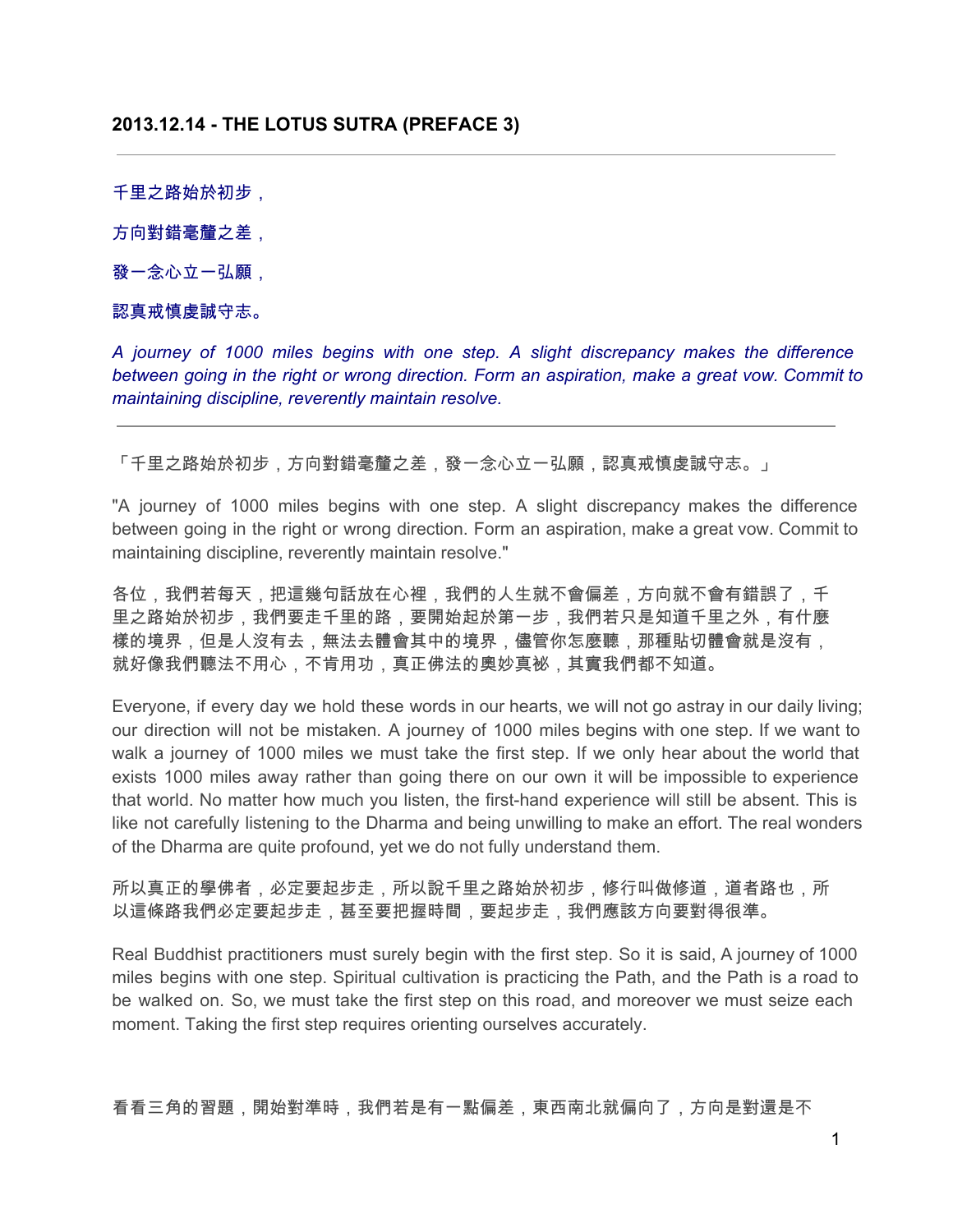# 對?只差在毫釐,一點點的偏差,愈走就愈遠了,千里路就差千里遠了。

When we are solving a trigonometric equation, if we start drawing with even with a slight bit of deviation, then the x and y axes will be askew. Whether or not our direction is correct varies by just a tiny fraction. What starts as a slight deviation will grow exponentially over a long distance. After 1000 miles, the difference grows 1000-fold.

所以在初步很重要,方向也是很重要,發心立願這就是起動,我們若沒有開始起步,不肯去走 ,永遠都是站在原點,所以我們只要初步對準,方向不要偏差,我們開始要發大心、立弘願, 所以發心立願我們要認真。

So the first step is very important, as is the direction. Developing aspirations and making great vows is the start. If we do not take the first step and refuse to walk, we will always be standing at the starting point. We just need to point our first step in the right direction and not stray from it. We start by developing aspirations and making great vows with commitment.

人生短短才幾十年而已,一直對大家警愓,四天王天的一天,在我們人間是五十年,忉利天的 一天是人間的一百年,人生幾十年很短,所以我們要做什麼事情,只要我們方向對準,我們就 要認真。

Life is short, lasting only some decades. I have often cautioned everyone that one day in the Four Heavens of the Four Deva-kings equals 50 years in the Human Realm, and one day in the Trayastrimsa Heaven equals 100 years here. A lifetime of a few decades is very short, so no matter what we would like to do, once we are pointed in the right direction we must be committed.

不要說今天做不到,明天吧!今年沒有這個計畫,唉呀!明年再來,我現在還年輕,我要賺錢 的機會,正是時候,要我去做志工,浪費時間,等我退休。

這就是不認真,沒有認清常,沒有認清楚,我們應該要把握當下,因緣錯過,再也 不可得了,人生只有一次,所謂的「一次」,每一個人的過程只有一次。

Do not say, "It's not possible today; it'll have to be tomorrow!" "It's not in the plans for this year; it will happen next year." "I'm still young, and now is the time for earning money; volunteering is a waste of time. I'll wait until I'm retired." This exemplifies a lack of commitment, a lack of recognizing the impermanence of life, a lack of recognizing that we should seize every moment to do good. Once an opportunity is missed it will not be offered again. Each lifetime happens only one time. Saying "one time" refers to each person's one-time journey

什麼叫做一次呢?在古希臘時代,就有一位哲學家,蘇格拉底,這位哲學家,他教育他的學生 ,有一回,有一群學生來請教老師,希望老師開導他們,真實的道理,要如何能讓學生體會 呢?

What is "one time"? In the time of Ancient Greece, there was a philosopher, Socrates. This philosopher had many students. One time, a group of students went to seek advice from their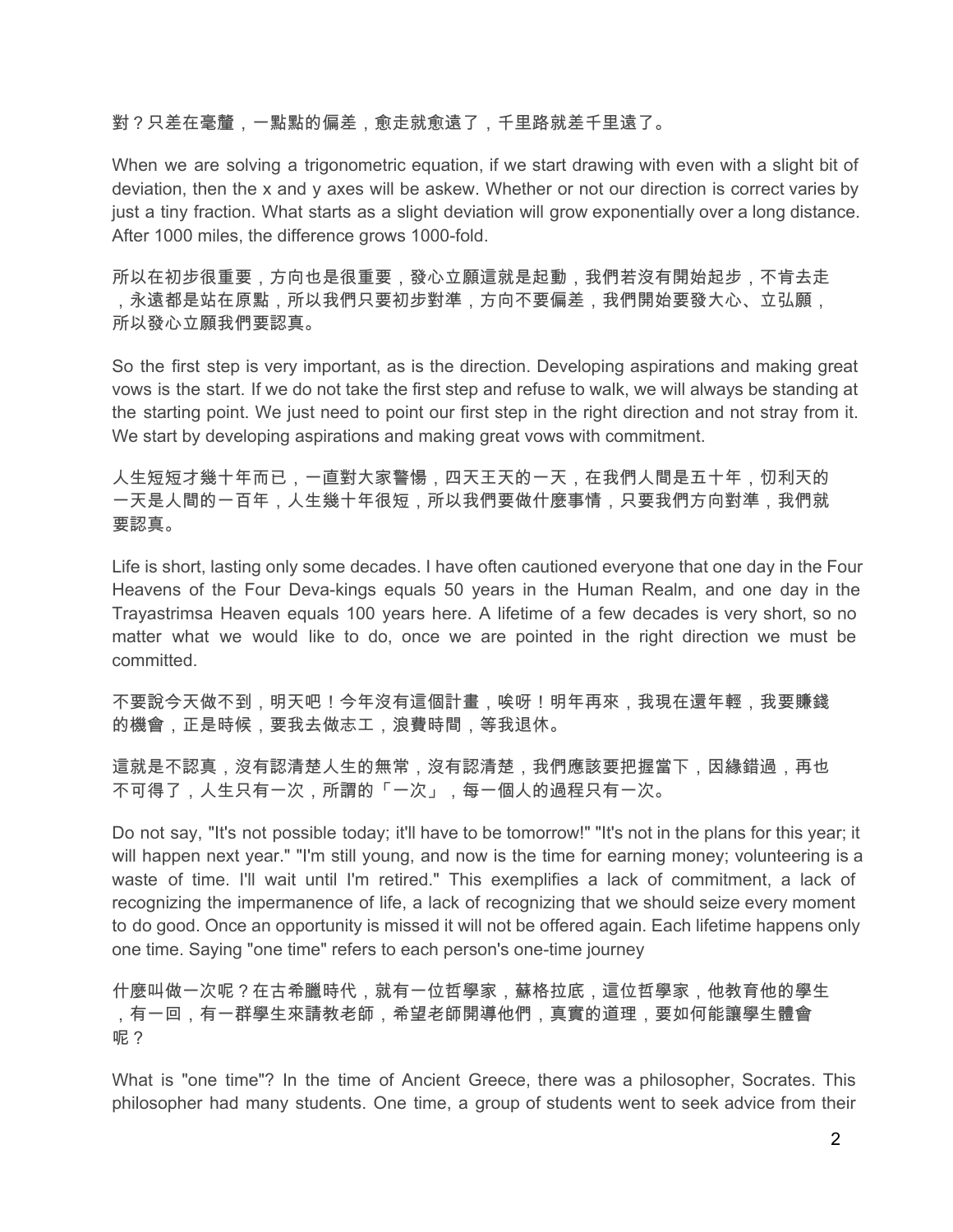teacher, hoping for guidance. How can a teacher help his students comprehend true principles?

有一天就對他的學生說,來,我帶你去實驗中體會,他就把他們帶到一片果園裡去,對這些學 生說,你們從果園的入口開始,一直走到最盡頭的地方,那裡頭的水果,你們用心去選擇最美 的、最好的,你最喜歡的,你就把它摘下來,只能一粒,一次而已,不能再回頭。

So one day, Socrates told his students, "Come, I will help you to understand through experience". He took them to an orchard and said to these students, "Start from the entrance of the orchard and walk all the way to the end. From within the orchard, carefully choose the most beautiful fruit, the best fruit, the one that is your favorite, and pick it. You can only choose one fruit. You have one chance only, you cannot walk back."

這些學生就開始進入果園去了,滿園子的水果,到底哪一粒是最美的、最好的,從入口一直走 ,走到盡頭,已經看到他的老師站在那裡。

These students then began to walk into the fruit-filled orchard. Which was the most beautiful, the best fruit? From the entrance, the students walked all the way to the end, where they saw their teacher standing.

老師就問:「來,你們每個人,可採到最美、最好的水果?」

The teacher asked, "So have each of you picked the most beautiful, the best fruit?"

其中一個學生就這麼說了:「老師,再給我一次機會。」

One of the students said, "My teacher, please give me another chance."

老師就說:「沒了,沒有機會了,你怎麼沒有摘任何一粒水果?」

Socrates then said, "No. There are no more chances. Why is that you did not pick a single fruit?"

他說:「我開始進去時,就已經看到一粒很美、很大顆,不過,我想可能裡頭,還有更大、更 美、更好的,我怕摘到的這粒,不如後面再看到那粒,我只能摘一粒而已,所以那粒我就沒摘 到了。」

The student said, "As soon as I entered. I saw a beautiful, big fruit. But, I thought that farther inside, there must be bigger, more beautiful, better fruit. I was afraid that if I picked the first, it would not be as good as another on. Since I could only pick one fruit, I decided not to pick that one."

一些學生就說:「對、對,是不是再給我們一次機會?」

Some students then said, "Yes, exactly. Can't you give us another chance?"

老師就說:「沒有了,人生只有一次機會而已,年輕時代也只有一次年輕,二十歲的人生,也 只有一次二十歲而已,再也不回頭了,道理與此相同,我們早知道,早知有今日,何必當初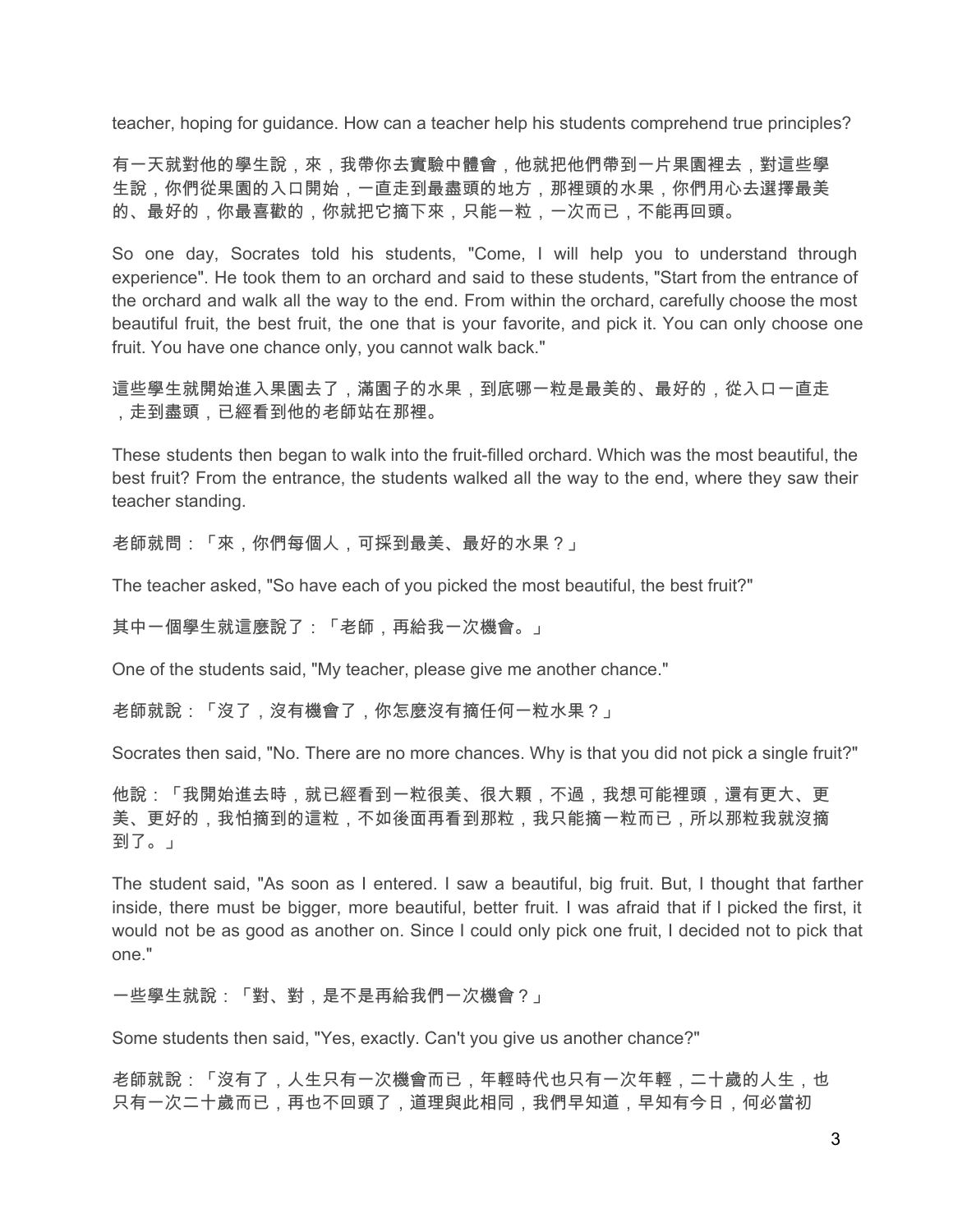# 呢?」

Socrates said, "No more chances. We only have once chance to live this life. We only live through our youth once. Our life at 20 years old is something we will only experience once. We can never go back."

所以,人生,我們要認真,我們若是不會把握當下,剎那就無法變成永恆,看看我們慈濟,現 在雖然是四十多年,若不是當初那一念,把握那一念,方向沒有偏差,四十多年來,不知道今 天是不是有慈濟?

The principle is the same, People say, "If I had known it would come to this, I would have acted differently." So we must live earnestly. If we do not seize the opportunity to do good now, we will have no way to carry it through. Just look at the history of Tzu Chi. Although it has been 40-plus years, if it had not been for that first thought, which we seized without deviating in direction, who knows whether Tzu Chi would exist today, 40 years later?

釋迦牟尼佛在農曆二月八日,一早天未亮,那念心若沒有發起,他若沒有採取行動,離家、脫 俗、出家,今天二千多年了,哪有佛法呢?所以「千里之路始於初步」,我們就是要走,無論 多遠,時間多長,但是方向要對準,我們要發心立願,而且是要認真的,不是說,我今若做不 到,明天再來,這就是不認真的人生。

我們認真還要戒慎,要真的很戒慎,你信佛、學佛,守戒很重要,戒、定、慧,你們想,若無 戒哪有定?無戒、無定,要成長智慧,這是不可能的。

If, on the 8th day of the 2nd lunar month, before daybreak, Sakyamuni Buddha had not formed that aspiration, if He had not taken action to leave home and the secular world to become a monk, where would Buddhism be, 2000 years later? So, "A journey of 1000miles begins with a single step." We must walk, no matter how far or for how long. But our direction must be correct. Let us develop aspirations and make great vows and be committed to them. We cannot say, "If I cannot do it today, I will do it tomorrow." This is a life lacking in commitment. We must not only be committed, but also very vigilant. When we believe in and study Buddha's teachings, upholding the precepts is very important. In the practice of precepts, Samadhi, wisdom, just think, without precepts, how could there be Samadhi? Without precepts and Samadhi, developing wisdom is impossible.

所以我們人生要守好規矩,這樣我們的定心才能建立,所以我們能認真戒慎,還要虔誠,虔誠 就是一念心,我們可以守志,守志奉道,其道甚大。

We must live according to the rules, so that we can establish a state of Samadhi, commit to maintaining discipline, and be reverent. Reverence is a state of mind where we can maintain resolve. "Abide by your resolve, follow the Way, and your Path will be wide."

過去不是和大家分享過嗎?所以我們好好的,我們若能夠守志立弘願,沒有毫釐之差,能夠起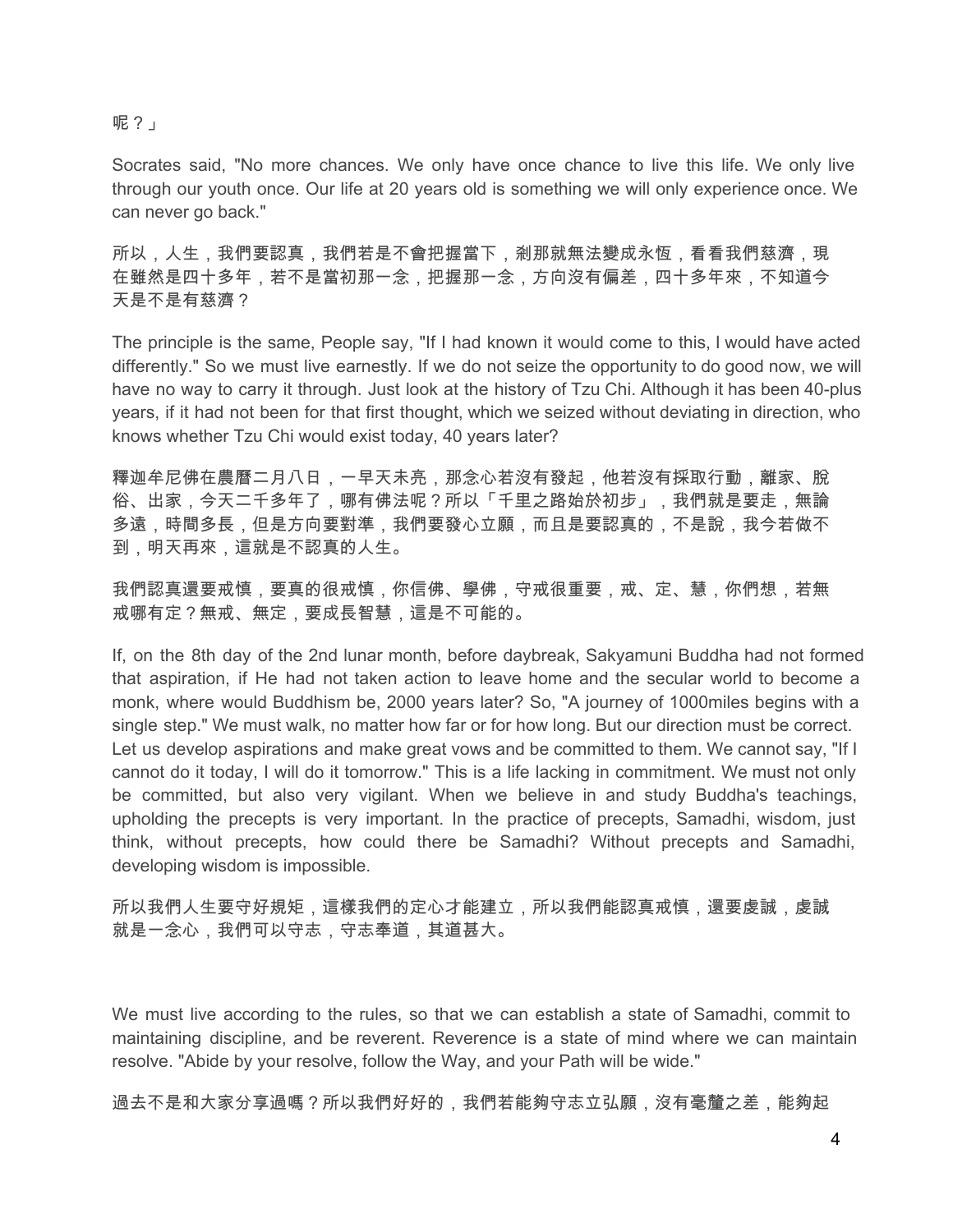步,開始要精進走,我們若能夠這樣,能夠精進,沒有偏差,有弘願,能夠守志節,你想,這 不就是我們最虔誠的時刻,所以我們的心靈世界,其實就是這麼簡單。

Haven't I shared that with everyone before? So, if we can truly uphold our mission and make great vows, without any deviation, we can take the first step and walk diligently. If we can do this, be diligent, avoid going astray, have great vows, and uphold our mission, isn't this when we are at our most reverent? In our spiritual state, things are just that simple.

我們一直在說,在法華會上,法華會就是在靈山,靈山在哪裡?其實我們平時就說過了,人人 各有個靈山塔,人人能夠好向靈山塔下修,這就是告訴我們,我們人人都有自性三寶,我們人 人這念清淨的本性,過去、現在、未來,沒有增長也沒有消失,只是被無明遮蓋了,心鏡這面 心鏡,本來就是那麼清淨明朗,是我們不知多久之前,受塵埃灰塵遮蓋住,我們就是懈怠,沒 有每天好好去擦,看看玻璃鏡,若一段時間沒有去擦拭,就會沾上灰塵,迷迷濛濛,你不能看 透外面的境界。

We have been talking about the Lotus Sutra Dharma-assembly. It was held on Vulture Peak. Where is Vulture Peak? Actually, we have already spoken about this. We each have a pagoda on our own Vulture Peak. We can each practice at that pagoda. This tells us that we all have the Three Treasures in our nature, in our pure intrinsic nature that has not and will not grow nor disappear in the past, present, or future. It has only been shrouded by ignorance. The mirror of our heart was originally pure and clear. Then at some unknown point in time, it was covered by dust. We have been lazy and have not carefully cleaned daily. Look at a glass mirror. If, after a while, it has not been wiped, it will be covered by dust and become hazy. You will not be able to see through it.

同樣的意思,所以我們的心鏡要勤拂拭,要常常擦,所以我們這念虔誠的心,就是要讓我們的 心鏡明朗,要讓我們自性三寶現前,所以自性三寶要現前,我們必定要戒慎虔誠。

This is a similar concept. Therefore, we must diligently polish the mirror of our heart by wiping it regularly. So, our reverence helps ensure that the mirror of our heart is clear, that the Three Treasure of our nature will be revealed. To manifest the Three Treasures of our nature, we must maintain discipline and reverence.

所以,過去,講「法譬如水」那時候,一直對大家說懺悔、懺悔,懺悔之後,所有的過失,錯 誤的觀念,我們都應該要改過來,我們的習氣、方向要正確,這是過去和大家分享的。

In the past, when I lectured on "Dharma as Water, I kept talking to everyone about repentance. After repenting, we must correct all our past wrongdoings and erroneous perceptions. Our habitual tendencies and direction all need to be correct. I have shared this with everyone in the past.

我們現在就是,這個正確的方向開始起步,不離開虔誠,所以這念虔誠,就開始要發願了,發 願就是要回向,我們今天就來看看,「回向發願」。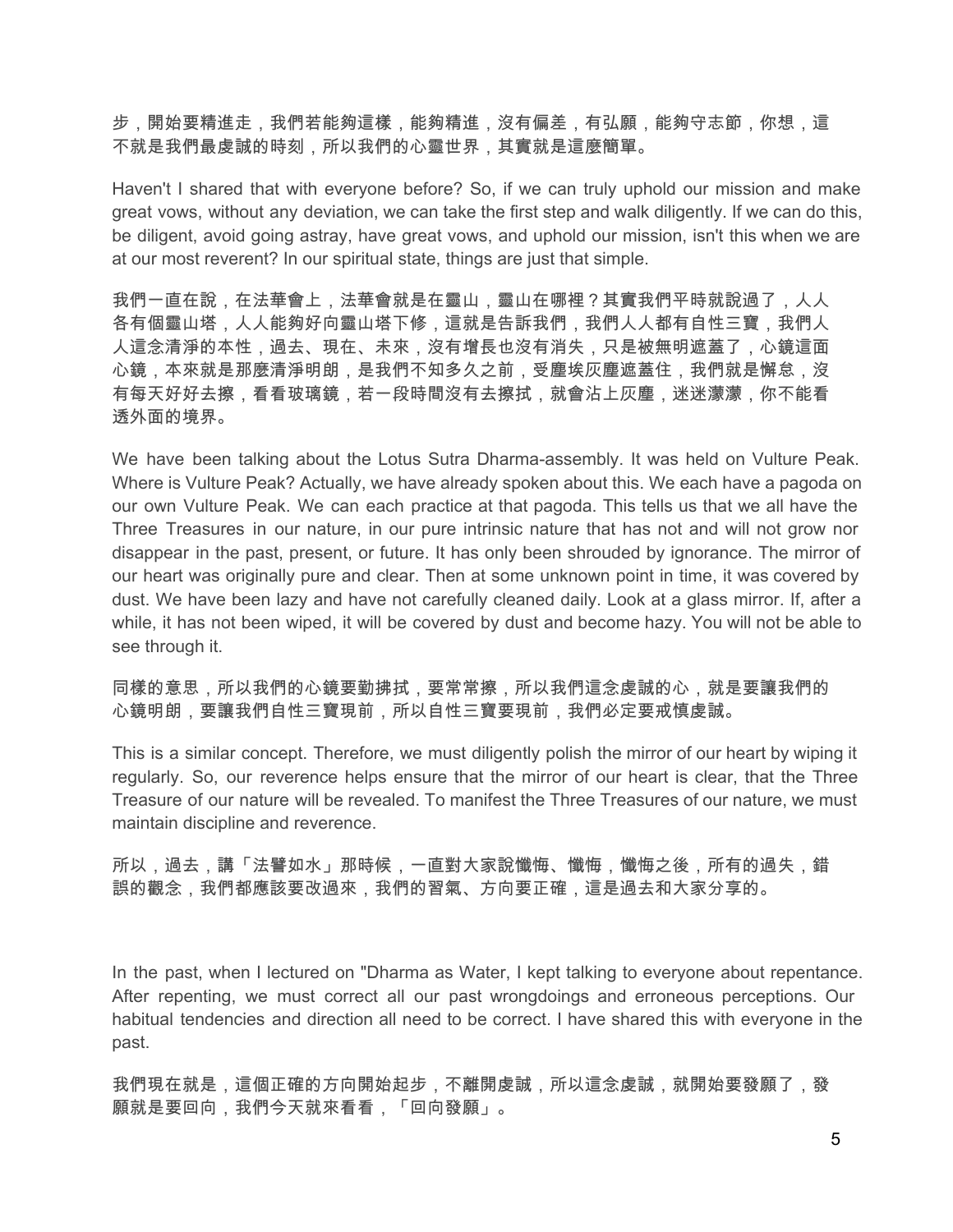Right now, we are beginning to walk in the right direction. This is dependent on our reverence. With reverence, we can begin to make vows. When we make vows, we must dedicate merits. Today, let us consider, "dedicating merits and making vows."

發願就是回向,所以我們要「志心懺悔」,志心就包括了前面說的,要認真、要戒慎、要虔 誠、要守志,這就是「志心」,我們要發心立願,我們必定要很認真,心無二念,一心一志, 守住我們的弘願。

Making vows requires dedicating merits. So, we must "vow to repent". This vow encompasses what we said about being committed, vigilant, reverent, and maintaining resolve. This is our "vow". To develop aspirations and make great vows, we must be very committed, have no other thoughts, be of one mind, one mission, and abide by our great vows.

所以我們要懺悔,我們不要以為,法譬如水,每天都在說懺悔,我們既然懺悔說完了,現在應 該就是發願了,怎麼還有懺悔呢?不是說,不是聽,是我們要真心去做。

So, we must repent. Some people think that after speaking about Dharma as Water every day, now that we have finished talking about repentance it is the time to make vows. So they wonder why we are still talking about repentance. We cannot just talk about it or listen to it, we must sincerely repent.

所以一直對大家說,經就是道,道就是路,把「經」已經對大家說完了,路的方向是這樣,要 走不走,就是看自己了,所以發願就是不要再偏差,我們要不偏差,我們要時時警愓,我們時 時警愓,假使有一點起心動念,雖然我們沒有去做,不過,有起心動念,我們也要趕緊懺悔, 我不應該有這個念頭,雖然還沒有去做,可是有這個念頭就不對了。

So I constantly tell everyone, "the Sutra is a Path, the Path is a road to follow". I have already finished lecturing on that text. You now know the course of the road. Whether or not you walk it depends on you. So, to make vows is to no longer deviate. Let us not deviate. Let us constantly be vigilant. If even the subtlest thoughts arise, though we do not act on them, as soon as these thoughts stir, we must quickly repent them. We should not have these thoughts. Even if we do not act on them, it is not right to even have them.

所以我們還是有了念頭,就要趕緊及時懺悔,不應該有這個念頭,我們既然發心立願,就是要 這麼做,我們不應該有這個念頭,所以我們要「志心懺悔」。這個懺悔的心,要時時掛在我們 心頭,我們才能在日日生活中,不會犯錯。

So no matter what, we must quickly repent those thoughts that arise. We should not have them. Since we have already formed aspirations and made vows, we must repent. We should not have these thoughts. So we should "vow to repent". Repentance should always be on our mind. Then in our daily living, we will not make mistakes.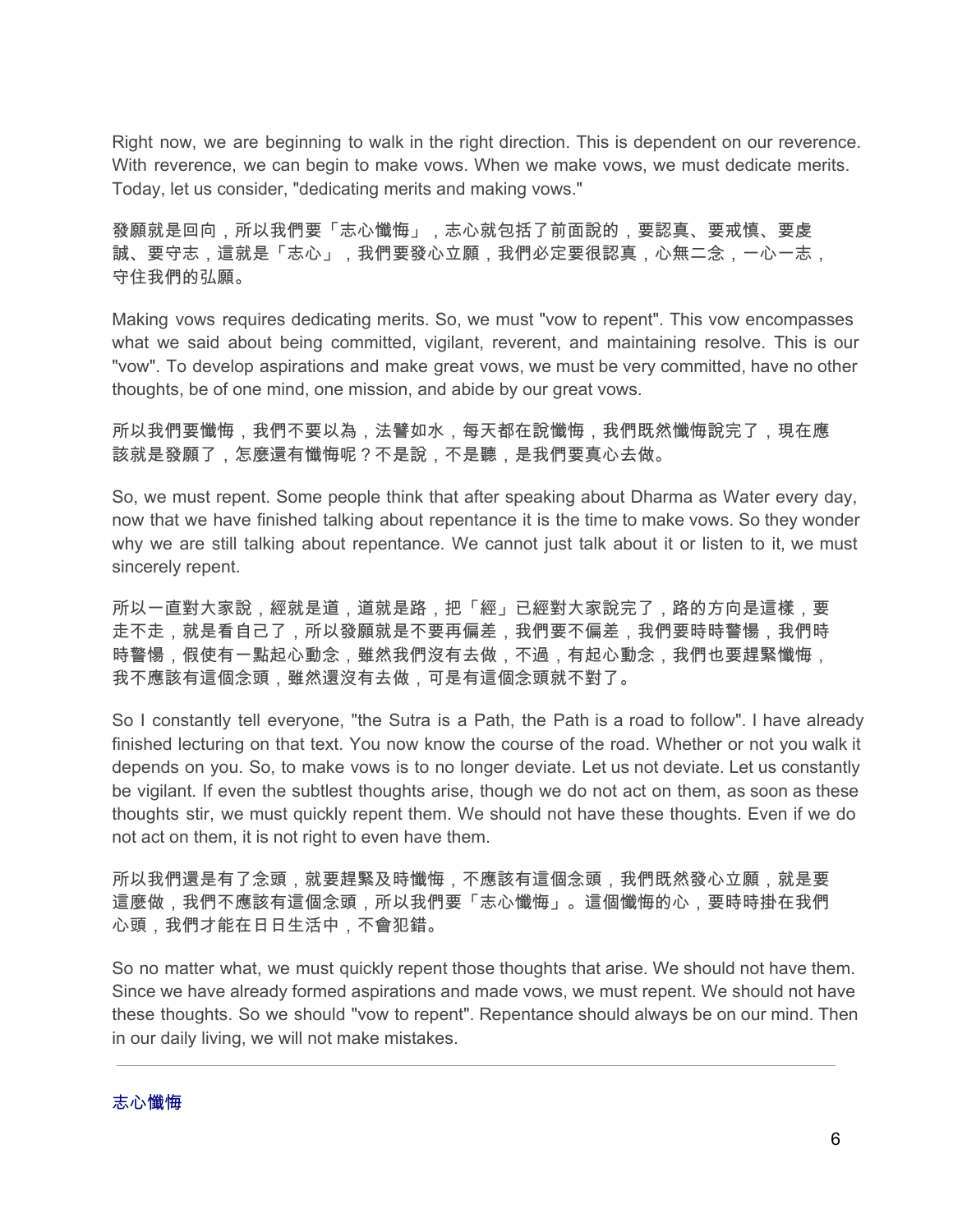#### 弟子眾等與一切眾生

#### 從無始以來

*We vow to repent. We disciples and all sentient beings from Beginningless Time until now.*

所以說它:「志心懺悔。」「弟子眾等,與一切眾生,從無始以來。」

So the passage says, "We vow to repent." "We disciples and all sentient beings from Beginningless Time until now."

這一段大家都已經很清楚了,一直跟大家說,我們要懺悔,不只是我們自己,我們也要引導大 家同時來懺悔,所以「眾等」,看我們每天早上在禮佛,不是一個人而已,是幾百人,聚集在 我們大殿,在我們的觀音殿,這就叫做「眾等」。

Everyone is clear about this part. I keep telling everyone that we have to repent, and not just on our own. We must also guide others to repent with us. Hence, "we disciples". See how each morning, when we pay respect to the Buddha, there is not just one person, but hundreds gathered in our Great Hall, in our guan-Yin Hall. This is "we disciples".

這樣夠嗎?還不夠,在我們的平時日常生活中,我們要不斷人間菩薩招生,所以把我們的心得 隨時分享,引導人人能「志心懺悔」,所以「與一切眾生」,一切眾生包括了我們在內,「從 無始以來」,不是今天而已,過去生不知多久多久之前,一直到現在,還有未來、未來世。

Is this enough? It is not. In our normal, everyday living, we must endlessly recruit Living Bodhisattvas, be able to share what we have learned at any time, and guide others to "vow to repent". So "all sentient beings" includes ourselves "From Beginningless Time until now" refers not only to the now, but to our unknown number of past lifetimes, up till now and on into future lifetimes.

迷失真心 流轉生死 六根罪障 無量無邊 圓妙佛乘 無以開解 一切所願 不得現前

*We have lost our true nature and transmigrated through cyclic existence. The transgressions of the Six Roots are boundless and hinder us from understanding the perfect and wondrous Buddha-vehicle.*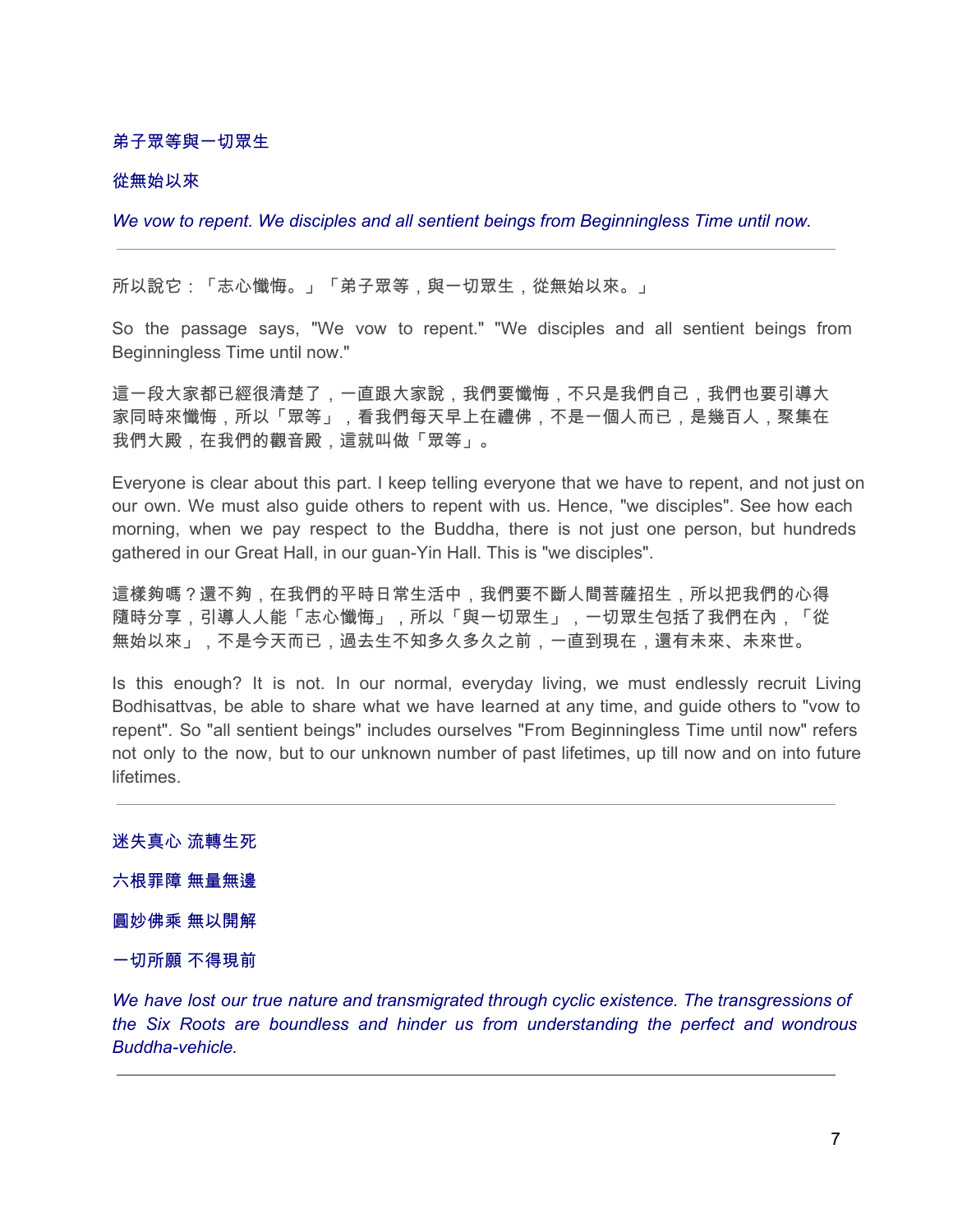前面也和大家分享過,佛陀常常說他修行是無量數劫,從開始修行以來,無量數劫就是長時間 ,所以我們常常會說,「從無始以來」,從過去一直一直累積到現在來,都是:「迷失真心, 流轉生死;六根罪障,無量無邊。圓妙佛乘,無以開解;一切所願,不得現前。」這就是我們 每天,都是這樣在念誦。

Previously I shared with everyone that the Buddha often said His spiritual practice had been going on for countless eons. Countless eons is a very long time. That is why we often say "from Beginningless Time until now". From the past, and continuously until now, "We have lost our true nature and transmigrated through cyclic existence. The transgressions of the Six Roots are boundless and hinder us from understanding the perfect and wondrous Buddha-vehicle." Every day, we recite these words.

但是,我們有沒有,每天入我們的心?有沒有每天體會到,我們迷失真心,流轉生死?我們的 心,本來就是佛心,為什麼我們會有,凡夫心、得失心,就是有得失的心,才會進入那座園子 裡,第一個看到的就是,很美、很大的水果,他偏偏還想著還有沒有其他,比這粒更美、更大 的。

But each day, are we really taking them to heart? Have we realized, "We have lost our true nature and transmigrated through cyclic existence?" Our minds were originally Buddha-minds. Why is it that now we have ordinary minds, minds focused on gain and loss? Only a person with a mind focused on gain and loss would enter an orchard where the first thing he sees is a very beautiful, big fruit, yet still wonder if there might be another that is even bigger and more beautiful.

這就是我們凡夫,比較、得失的心態,所以我們原來那念真心,就是這樣迷失掉,所以我們就 像這樣,走了一遍橘子園,還是沒有得到什麼東西。

This is the mindset of ordinary beings, of comparing, of focusing on gains and losses. So even though we began with a pure nature, in this way it was lost. So, if we are like this, we can walk through an entire tangerine orchard without obtaining anything.

我們這念真心到哪裡去了?就是「流轉生死」中,這生死的流轉是因為,「六根罪障」,我們 的眼、耳、鼻、舌、身,緣外面的六塵境,引起了心的六識,眼識、耳識、鼻識、舌識等等, 這個六根被外面的塵境吸引,把我們內心的意識迷走,造就了很多錯誤的事情,所以叫做「六 根罪障,無量無邊」,實在是很多。

Where did our true nature go? It "transmigrated through cyclic existence". This cycling through life and death is due to "the transgressions of the Six Roots". Our eyes, ears, nose, tongue, and body engage with the Six Dusts of our external condition. This rouses the Six Consciousnesses: Eye-, Ear-, Nose- Tongue-consciousness, etc. The Six Roots are attracted by external conditions. This confuses our Mind-consciousness, so we make many mistakes. So the "transgressions of the Six Roots are boundless". They are truly many and "hinder us from understanding the perfect and wondrous Buddha-vehicle".

所以「圓妙佛乘,無以開解」,看看那麼好的佛乘,佛陀的教育,佛陀的方向,我們都讓它偏